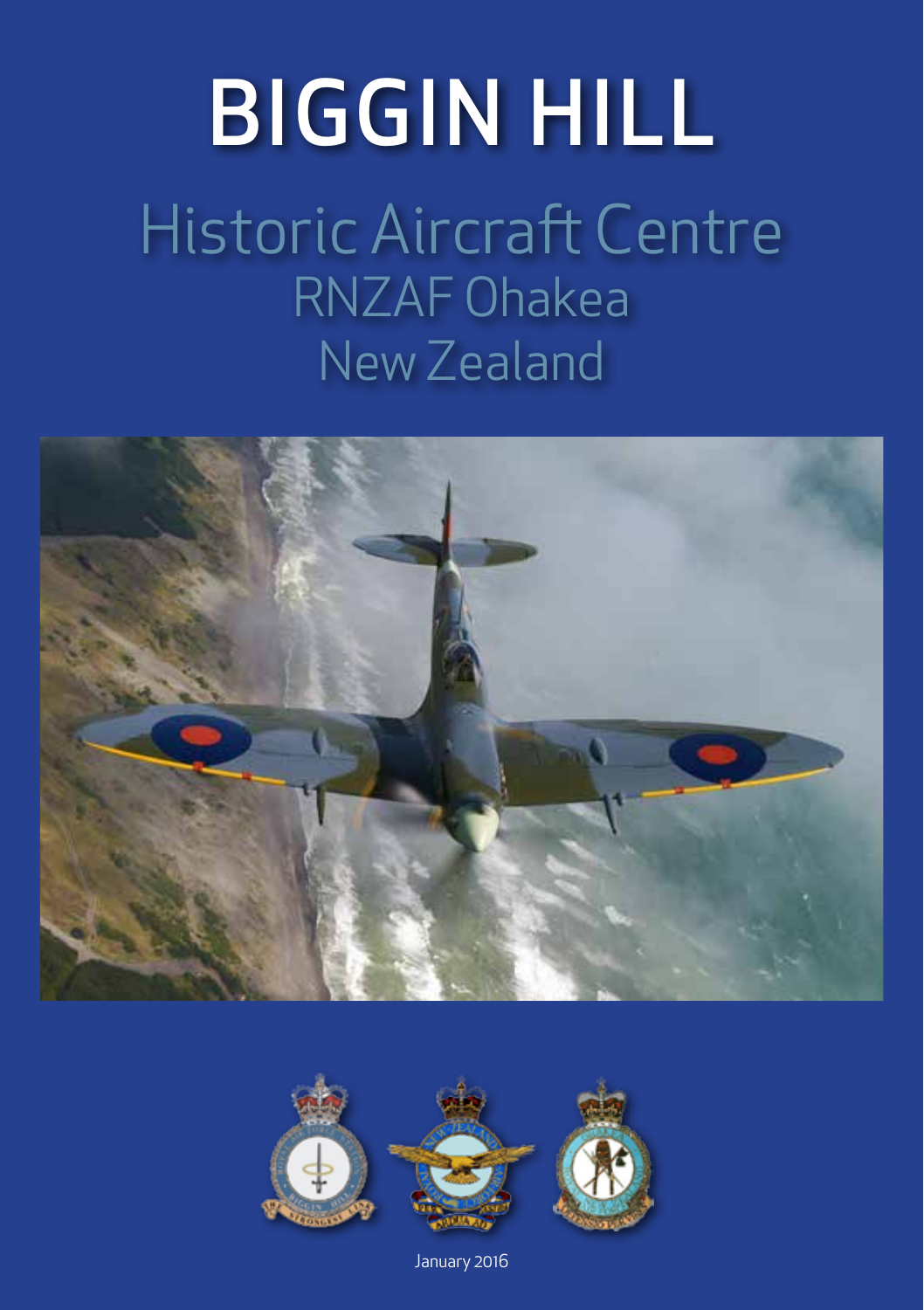# The Biggin Hill Hangar

The Biggin Hill facility at RNZAF Ohakea was designed to house airworthy examples of iconic World War 2 combat aircraft. The facility has a main hangar area of 900m2 and attached facilities of 80m². These facilities include an office, display room and storeroom. The open span design allows for aircraft up to 5m in height and has a clear access door system 26m wide. Display material highlights key aspects of the aircraft histories and the stories of prominent New Zealand airmen from WW2.

The name comes from the RAF station Biggin Hill, a well known Spitfire base during World War 2 and home of the Biggin Hill Wing. New Zealander Alan Deere commanded the Biggin Hill Wing in mid 1943 under Station Commander "Sailor" Malan when it consisted of one English (611 *West Lancashire* led by Jack Charles) and one Free French (341 *Alsace* led by Rene Mouchotte) along with the New Zealand Spitfire Squadron (485 led by Johnny Checketts). Today Biggin Hill is a busy corporate jet airport for London but once again is home to several privately owned Spitfires and a Hurricane.

The aircraft at the Biggin Hill hangar are all airworthy and intended to serve as a living memorial to all who have served their country in the air. The aircraft are flown for special occasions such as ANZAC Day and Battle of Britain Day and also appear at airshows around New Zealand. The aircraft are maintained in an airworthy state (with the exception of the Iroqouis/Aermacchi) at all times and use the aerodrome facilities at Ohakea under an agreement with the NZDF and the RNZAF.

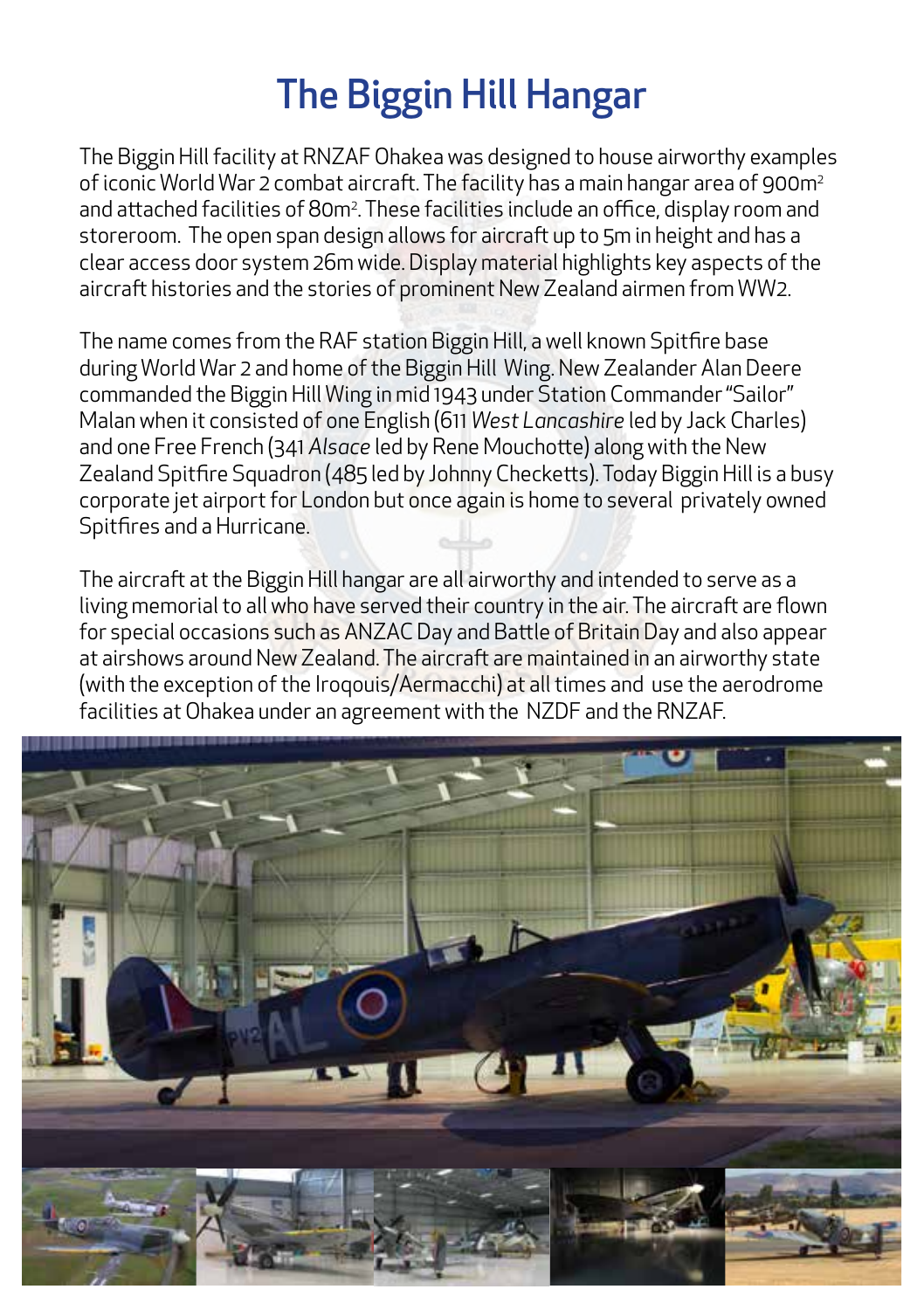## 1944 Supermarine Spitfire Mk IX

Designed by RJ Mitchell, the Supermarine Spitfire first flew in 1936. Proven over the beaches of Dunkirk, it went on to become a key fighter in the Battle of Britain and maintained its position as a frontline fighter throughout WW2. It was used in a wide range of roles from fighter, bomber escort to photographic reconnaissance and in all 22,000 Spitfires were built. Early marks were powered by the Rolls Royce Merlin whilst later Spitfires used the Rolls Royce Griffon.

This aircraft is a Mk IX and was built in September 1944 and served in the final stages of the war with the Royal Air Force in northern Italy. After the war it served with the Italian Air Force before being sold to the Israeli Air Force. After three years in Israel it was refurbished and sold to the Burmese (Myanmar) Air Force for use in their border war with the Nationalist Chinese. Its final flight was in July 1956 and it then spent 26 years as a gate guardian at a Burmese Air Force Base.

In 1999 it was one of three wrecks sold to an American collector. Two of these went to the UK and in 2001 PV270 came to New Zealand for restoration. The restoration started in 2003 at Taonui Aerodrome and its first post restoration flight was March 18th 2009. It is painted in the marking of well-known New Zealand Battle of Britain Spitfire pilot, Alan Deere. The RNZAF never operated Spitfires but a large number of RNZAF trained pilots flew them in the Second World War with the Royal Air Force in Europe. There was even a special New Zealand squadron in the RAF, 485, that flew Spitfires and was largely staffed by New Zealanders.

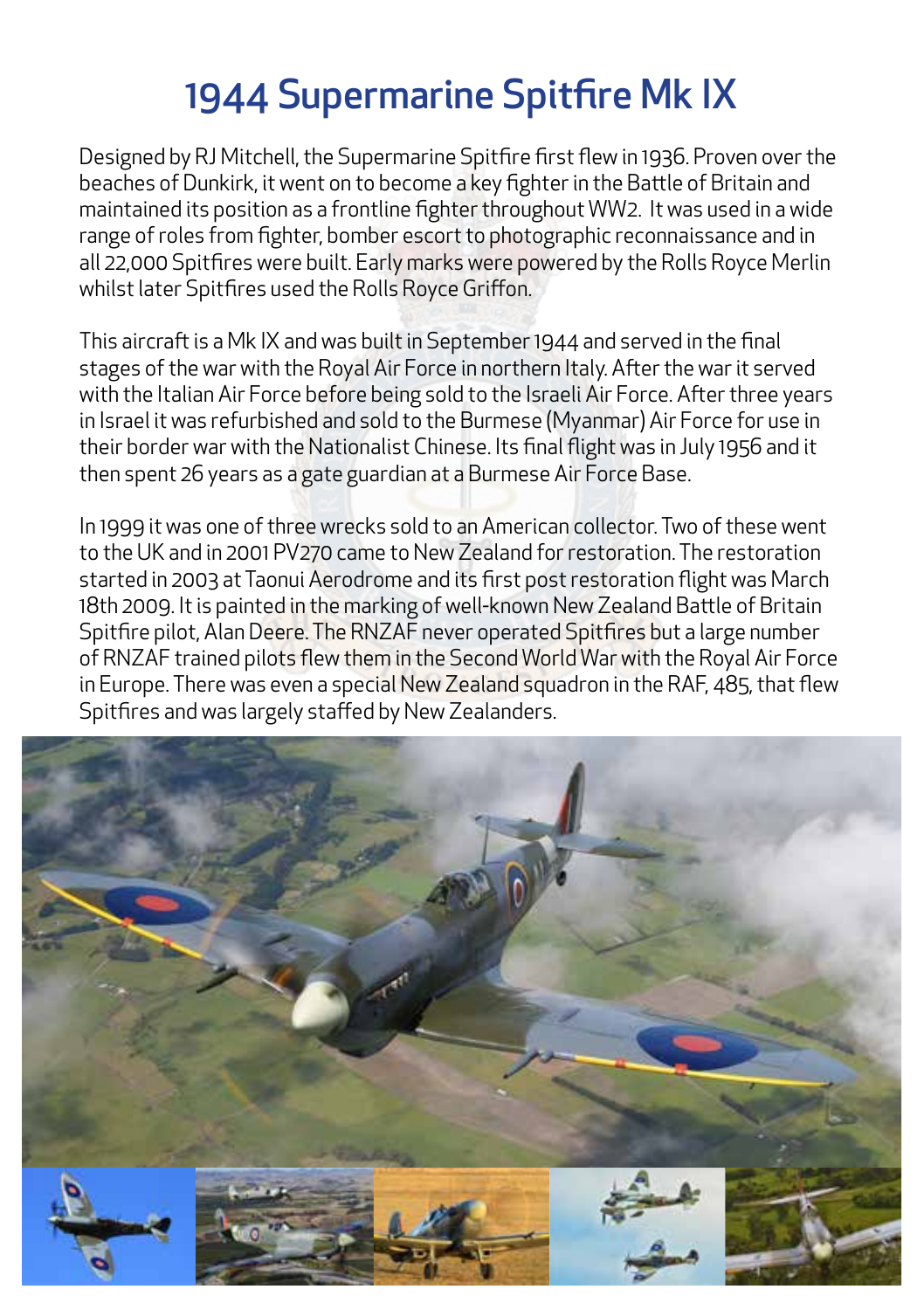## 1945 Grumman TBM Avenger

The Grumman Avenger was designed as a carrier based torpedo bomber for the United States Navy and first flew in August 1941. The Avenger at Biggin Hill was built in July 1945 and served in a training capacity at San Diego before post war moving around a number of US Navy bases including Pearl Harbour. It served with a number of US Navy units including carrier based operations. It was retired from the US Navy and sold surplus in 1954. It was converted into an insecticide spraying aircraft and used in forest protection operations in the US and Canada through to 1992 when it was converted back to full military configuration for the Old Flying Machine Company based at Duxford in the UK. After two years in the UK it was shipped to New Zealand for the Alpine Fighter Collection based at Wanaka and then on sold to an Australian collector in 1998.

It returned to New Zealand on a 3,200 km ferry flight via Lord Howe and Norfolk Islands in February 2012 in time for the Ohakea and Wanaka air shows. This Avenger has a continuous flying history since 1945.

The RNZAF operated 48 Grumman Avengers, mostly from Bougainville during the Pacific War. They operated as bombers with 30 and 31 Squadron against Japanese targets alongside other RNZAF units. After the war a few Avengers were based at Ohakea with 42 Squadron as target tugs and operated through to 1959. In 1948 a modified Avenger was used for aerial topdressing proving trials at Ohakea and then from Hood aerodrome at Masterton.

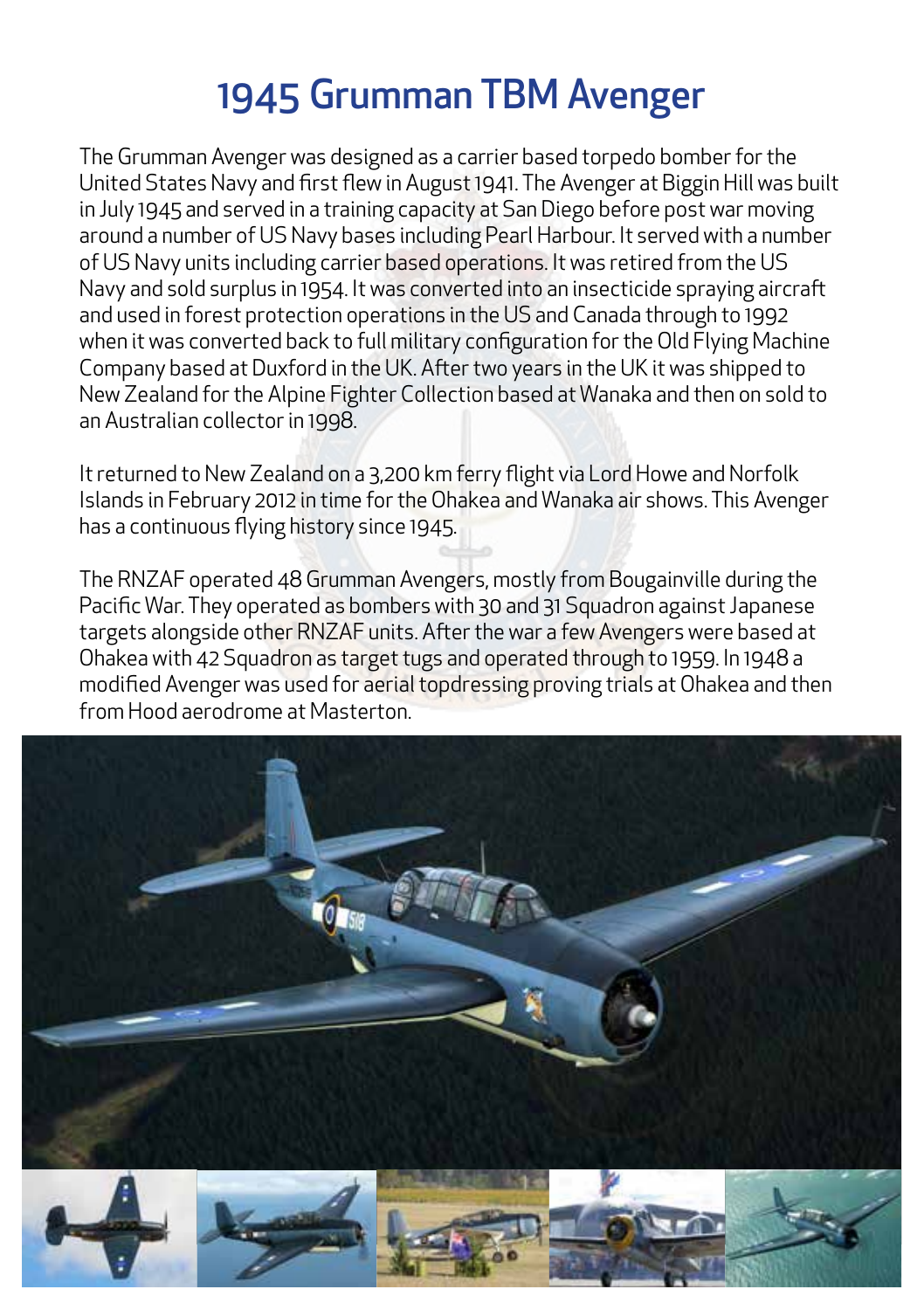## 1942 North American Harvard

The North American Harvard was designed as an advanced trainer and first flew in 1935. It was designed with advanced features such as variable pitch propeller and retractable undercarriage to prepare the pilots of the US Navy and USAF for advanced fighters such as the P40 Kittyhawk and P51 Mustang. Known as the "pilot maker", many thousands of trainee pilots learnt to treat the Harvard with respect given its ability to "bite" the unwary. Over 15,000 AT6 Harvards (or Texan as it was known in the US) were built. They continued to serve as frontline aircraft with many small air forces well after the war. The South African Air Force operated large numbers of Harvards right up to 1984.

The RNZAF operated Harvards from 1941 through to 1977. In WW2 they were used as an advanced trainer for pilots who had completed initial training on the Tiger Moth. This Harvard was built in 1942 and shipped directly to New Zealand for the RNZAF, NZ1037 was one of 212 Harvards used for pilot training throughout the war and right through to 1977. After WW2 Harvards were used for both ab initio and advanced pilot training as well as communications and other duties. The retirement of the RNZAF Harvards in 1977 provided surplus aircraft which became the basis of the Warbirds community in New Zealand and today around 14 Harvards remain airworthy in NZ.

This Harvard served at a number of RNZAF Bases and finished its days at Ohakea with 14 Squadron used as a FAC (Forward Air Control) aircraft for cooperation with the Army. It has maintained a continuous flying history since 1942.

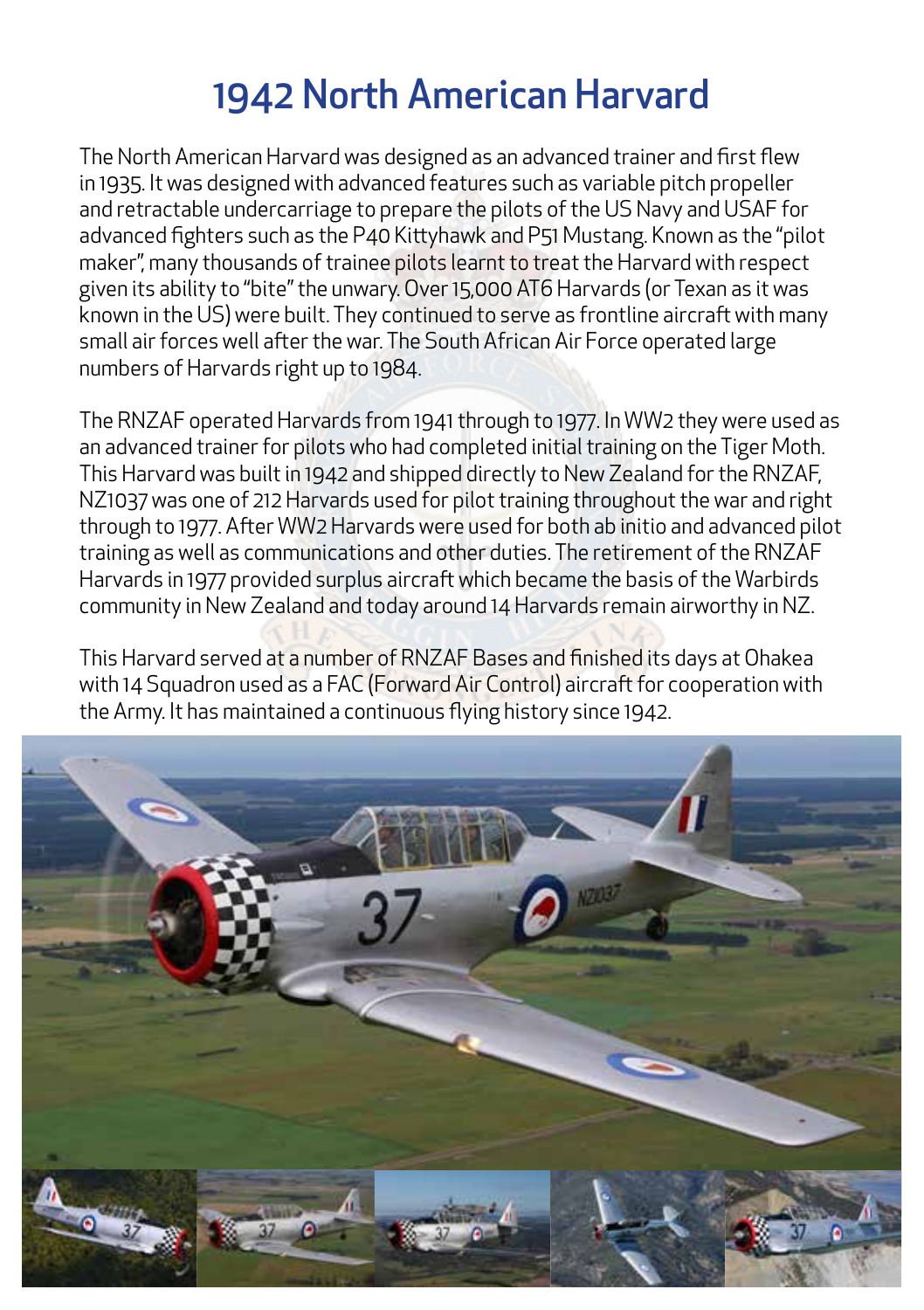## Static Aircraft

#### AERMACCHI MB339 NZ6472



NZ6472 was built in

1992 and was one of 18 Aermacchis on strength with No.14 Squadron at Ohakea. It was one of the aircraft that took part in a farewell flyover of North Island towns on 11th December 2001. Retired from service 13th December 2001 when the RNZAF strike force was disbanded and gifted to

the Sport and Vintage Aviation Society of Masterton but has remained at Ohakea.

#### BELL IROQUOIS NZ3808



Delivered between July and October 1970 and operated by No. 3 Squadron RNZAF. The first RNZAF helicopter to be operated in Antarctica. NZ3808 was painted orange and operated from McMurdo Station from 29<sup>th</sup> October 1985 to 6<sup>th</sup> December 1985 flying 99.8 hours in the area. 3 Squadron operated NZ3808 in East Timor as

part of the United Nations INTERFET and later UNTAET units from 21st September 1999 to 10<sup>th</sup> December 2002. Each of the helicopters was required to display a UN identity code during this time. NZ3808 is known to have been allocated both UNO-060 and UNO-077 during service in the area. Retired from service May 2015 and retained by the Air Force Museum of New Zealand at Ohakea.

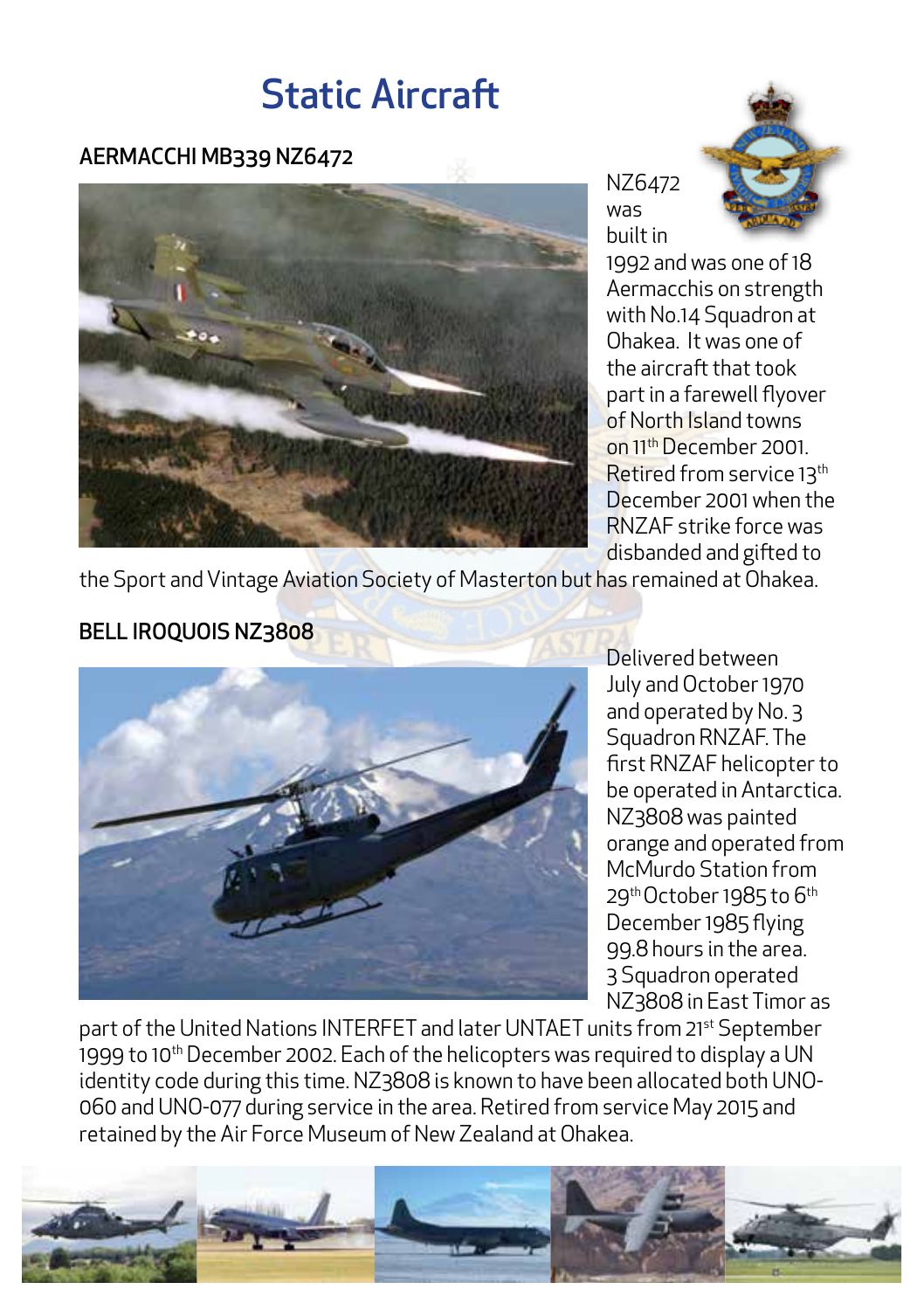# RNZAF Base Ohakea

RNZAF Ohakea (from the Maori "place of the birds") is one of three Bases operated by the Royal New Zealand Air Force and is home to the Beechcraft Texan aircraft of 14 Squadron and the Central Flying School, the Beech B200 King Airs of 42 Squadron and the A109 and



NH90 helicopters of the 3 Squadron. The base also is home to a number of technical support and trade related departments.

Construction of RNZAF Ohakea was begun in 1937 as a base to house the new Wellington bombers purchased by the Air Force. The outbreak of war in 1939 saw the decision to leave the bombers in the UK to form the basis of 75 (New Zealand) Squadron of the RAF. During WW2 Ohakea became a major training base equipped with a range of aircraft including P40s and Harvards. After the war it was the home to a number of units equipped with such aircraft as the Corsair, Avenger, Mosquito and DC3.

For many years it was the home of the RNZAF Air Combat Wing equipped with Vampires and Canberras initially and then Skyhawks, Strikemasters and Aermacchis until its disbandment in 2001. The Bell Iroquois helicopters were retired in 2015 after nearly fifity years of service. Today RNZAF Ohakea maintains its key role in the modern RNZAF as a training base and logistics hub as well as VIP flight operations, search and rescue and a variety of other functions.